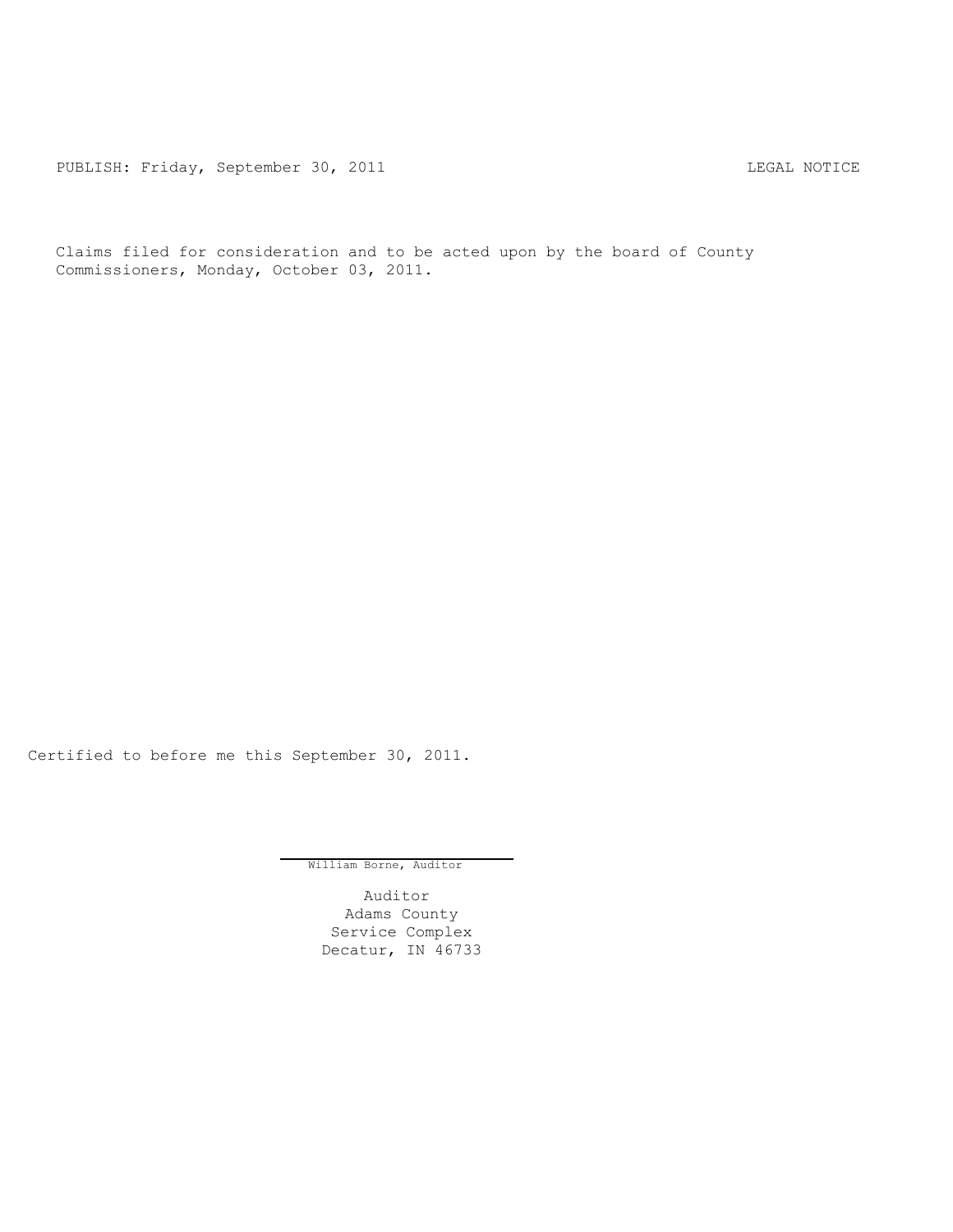

## **Claims Docket for Newspaper Adams County, Indiana**

## For Period: **8/23/2011** to **9/12/2011**

*313 W. Jefferson St. Decatur, IN 46733 (219) 724-2600*

## Date Claims to be Paid: **10/3/2011**

| <b>Vendor</b>                    | Amount    | <b>Vendor</b>                        | Amount    |
|----------------------------------|-----------|--------------------------------------|-----------|
| Adams Memorial Hospital          | 31,475.15 | <b>Adams County Treasurer</b>        | 616.07    |
| Indiana Michigan Power           | 12,812.48 | Appraisal Research Corpor            | 14,743.13 |
| Arnold Lumber Company            | 495.46    | Baker And Sons Plumbing &            | 1,527.70  |
| Barker And Sons Wrecker S        | 390.00    | Berne Ready Mix                      | 511.90    |
| Berne Hardware Company           | 2.00      | Berne Tri-Weekly News                | 144.26    |
| Hoosier Blue Flame               | 125.50    | Bowers, Charles                      | 2,333.33  |
| Chet's Pest Control              | 120.00    | Cintas Location #338                 | 90.86     |
| City Of Decatur                  | 4,917.77  | Decatur True Value                   | 156.52    |
| <b>Complete Printing Service</b> | 1,017.00  | Computer Systems, Inc.               | 42.43     |
| Craigville Telephone Comp        | 119.00    | Sigworth, Darrell W.                 | 14.96     |
| Decatur Chamber Of Commer        | 75.00     | Decatur Daily Democrat               | 737.17    |
| Erie Haven                       | 1,661.18  | Gordon Food Service                  | 4,605.55  |
| Graybar                          | 639.81    | Drake, Gregory L.                    | 60.00     |
| Hilty Engine Service             | 100.00    | Imaging Office Systems, I            | 602.70    |
| Indiana Stamp Company            | 76.55     | <b>Innovative Concepts</b>           | 777.40    |
| J & K Communications             | 316.62    | Janitors Supply Company              | 125.20    |
| K-Mart                           | 167.07    | Carty, Karen                         | 77.00     |
| Werich, Kelly                    | 85.00     | Kiess Electric                       | 288.79    |
| Klenk's Sales And Service        | 98.44     | Landis & Sons Drainage               | 829.00    |
| Legal Directories Publish        | 67.75     | Lehman Feed Mill                     | 1,107.50  |
| Lica Construction Corpora        | 83,997.54 | Busse, Louise                        | 154.01    |
| M. D. Landscaping Service        | 337.00    | Gresla, Mark S. Md                   | 420.25    |
| Meshberger Brothers Stone        | 18,601.01 | Michael Todd And Company             | 584.60    |
| Midwest Tile And Concrete        | 2,390.88  | Minds Eye Graphics                   | 18.66     |
| Monroe Water Department          | 92.10     | Moser Motor Sales, Inc.              | 1,674.27  |
| Nipsco                           | 1,140.28  | Paul W. Reidenbach Equipm            | 205.22    |
| Portland Motor Parts, Inc        | 138.56    | Quik Stop                            | 67.99     |
| Thompson, Roger                  | 60.00     | Roto-Rooter                          | 445.00    |
| Selking International            | 1,510.11  | <b>Stone-Street Quarries</b>         | 167.59    |
| Smith, Teryl R.                  | 25.00     | Print Shop                           | 1,192.99  |
| Top Supply Company               | 227.59    | <b>Tractor Supply Company</b>        | 145.24    |
| <b>U.S. Postmaster</b>           | 440.00    | Wal-Mart / GEMB                      | 179.40    |
| Welder Services, Inc.            | 45.72     | Witham Toxicology Laboratory         | 264.00    |
| Burry, Herman, Miller, Brown     | 627.20    | Swiss City Veterinary                | 107.00    |
| CenturyLink                      | 3,172.22  | Adams County Highway Department      | 1,702.35  |
| J. L. Manufacturing & Fab.       | 148.00    | Sheets, Jeff                         | 7.39      |
| Paul Norr                        | 56.00     | Zep Sales and Service                | 257.95    |
| Croy Machine & Fabricatio        | 227.00    | Tom Magnan                           | 58.65     |
| Thyssenkrupp Elevators           | 1,320.19  | Dave Luginbill Excavating & Trucking | 36,215.95 |
| Chris Krull                      | 49.51     | Purdue University                    | 50,330.36 |
| Schirack, Ruth                   | 84.67     | Waste Management                     | 263.84    |
| <b>B</b> Secure Alarm Systems    | 1,637.97  | Helen A. Rydell                      | 100.00    |
| Nimco, Inc.                      | 1,299.75  | Don Myers Plumbing                   | 844.87    |
| Decatur Fire Department          | 1,126.44  | <b>Summit City Reporting</b>         | 161.85    |
| Rhonda Kahlert                   | 129.24    | Boys & Girls Club                    | 2,000.00  |
| C & P Machine                    | 309.00    | Chad W. Sprunger                     | 1,076.65  |
| Zurcher Tire, Inc.               | 271.67    | Hull Brothers, Inc.                  | 165.56    |
| Tom Magnan/Special Needs         | 367.27    | Matthew Bender                       | 91.71     |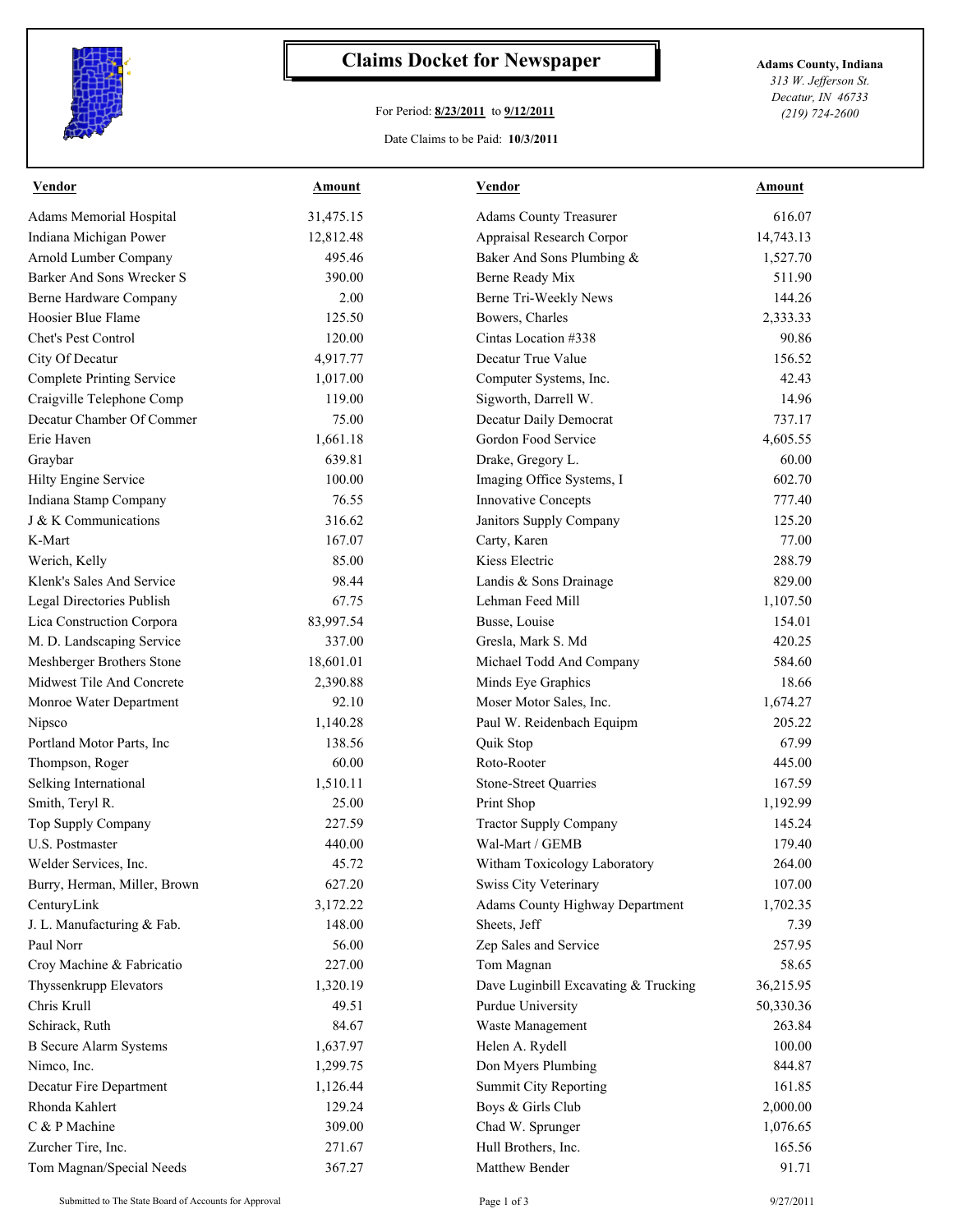| Kristina Buckner                 | 43.12      | Indiana Dept. Of Workforc              | 337.63    |
|----------------------------------|------------|----------------------------------------|-----------|
| Sherry Laboratories              | 40.00      | <b>Charles Tooley</b>                  | 60.00     |
| Benicomp, Inc                    | 228,315.20 | Karen Fouts                            | 86.72     |
| Great American Broadband         | 886.60     | Emil W. Meyer                          | 60.00     |
| Harvest Land Co-op               | 9,746.15   | Wal-Mart                               | 28.54     |
| Adams County Truck Repair        | 83.56      | J. Marlene Ebert                       | 4.50      |
| <b>Fastenal Company</b>          | 171.43     | Adams County Sheriff                   | 149.50    |
| Harvest Land Co-op               | 598.51     | <b>ERS Wireless Communications</b>     | 1,748.45  |
| Michael G. Werling               | 363.75     | SPRI Products, Inc.                    | 26.35     |
| Southeastern Equipment Company   | 57.27      | Fort Wayne Diesel Service              | 204.63    |
| Troyer's                         | 2,357.70   | Otto Thieme & Son Drainage Contractors | 1,450.00  |
| Harris Computer Systems          | 287.58     | Hospital Purchasing Service            | 945.00    |
| Synapse Networks, Inc.           | 494.00     | <b>Uricks Trucking</b>                 | 2,112.00  |
| Bi-County Services, Inc          | 3,276.00   | Joseph M. Johnson, III                 | 650.44    |
| <b>Standard Register Company</b> | 135.84     | Alpine Falls, Inc.                     | 84.86     |
| William Borne                    | 204.16     | Mark Mitchel / Petty Cash              | 1.10      |
| Deborah A. Schantz               | 253.50     | Dell Marketing                         | 18,347.28 |
| <b>Customized Power Services</b> | 455.00     | Verizon Wireless                       | 2,639.78  |
| <b>Stationair's Express</b>      | 1,475.38   | Landon Patterson                       | 446.52    |
| Karla Marbach                    | 132.44     | Hitchcock Concrete, Inc.               | 650.00    |
| Matrix Integration               | 763.00     | Holly L. Degitz                        | 142.56    |
| Schwartz Blacksmith, LLC         | 26.00      | CDW Government, Inc.                   | 522.88    |
| <b>First National Bank</b>       | 70.00      | Cintas Location #G64                   | 540.76    |
| John August                      | 135.45     | Marco Developments, LLC                | 201.16    |
| LBH Chemical & Industrial        | 1,303.83   | Jeremy Wetter                          | 6.16      |
| Gayla Reinhart                   | 242.37     | Anne Razo                              | 12.00     |
| Richard F. Thompson              | 70.18      | Office Depot                           | 399.24    |
| Commonwealth Engineers, Inc.     | 1,054.17   | Decatur Ace Hardware                   | 502.21    |
| WM Imaging Solutions, Inc.       | 30.00      | Association of Indiana Counties        | 255.00    |
| Forensic Fluids Laboratories     | 500.00     | First Response                         | 91.00     |
| O'Reilly Auto Parts              | 28.09      | Centurylink Communications             | 308.05    |
| Global Gov't/Ed                  | 374.28     | Paperless Business Solutions, LLC      | 250.00    |
| Amy Johnson                      | 63.00      | <b>IWEA</b>                            | 270.00    |
| <b>Central Customer Charges</b>  | 681.93     | Courtesy Motors, Inc.                  | 19.95     |
| Treasurer, State of Indiana      | 237.60     | Kristy N Stuckey                       | 7.92      |
| Jerandan                         | 75.00      | Eastern Alliance Insurance Company     | 1,373.01  |
| Eric Orr                         | 528.00     | Pro Tech Monitoring, Inc.              | 6,729.70  |
| Courtesy Ford                    | 19.95      | Ebberts Seed and Chemical              | 760.50    |
| Brad J. Weber                    | 25.00      | Sarah Hyde                             | 561.00    |
| Confirmdelivery.com              | 278.45     | Indigital Telecom                      | 4,311.88  |
| <b>IACCAC</b>                    | 190.00     | Department of Homeland Security        | 68.00     |
| Asphalt Material, Inc.           | 101,455.62 | Eran Hackman                           | 143.76    |
| <b>Berne Police Reserves</b>     | 780.00     | Kent Lehman                            | 60.00     |
| Kris Burkhart                    | 134.55     | Eric Allmon                            | 418.70    |
| Pitney Bowes, Inc.               | 228.00     | LogMeIn                                | 548.00    |
| <b>IACC</b>                      | 290.00     | Theresa Richard                        | 100.00    |
| Frontier                         | 160.04     | Mediacom, LLC                          | 76.50     |
| Schenkel Shultz Architecture     | 35,218.04  | Gerber & Company Foods, LLC            | 198.89    |
| Commercial Filter Service        | 81.13      | Jerry Geimer Contracting               | 7,835.00  |
| Buttout.com                      | 151.00     | Wieneke Law Office                     | 456.10    |
| Sherwin Williams/MAB Paints      | 19.17      | Versant Funding, LLC                   | 1,782.00  |
| John Deere Financial             | 2,225.56   | USI, Consultants, Inc.                 | 21,050.00 |
| Treasurer, State of Indiana      | 12.00      | Solomon Wengerd                        | 20.00     |
| FC Organizational Products, LLC  | 55.68      | D. S. Woods                            | 375.00    |
| Erick Sprunger                   | 500.00     | Mary Nilsen                            | 500.00    |
| Imogene M. Abbott                | 500.00     | Marilyn C. Herman                      | 500.00    |
| Mary Lough                       | 500.00     | Nickolas Wemhoff                       | 333.04    |